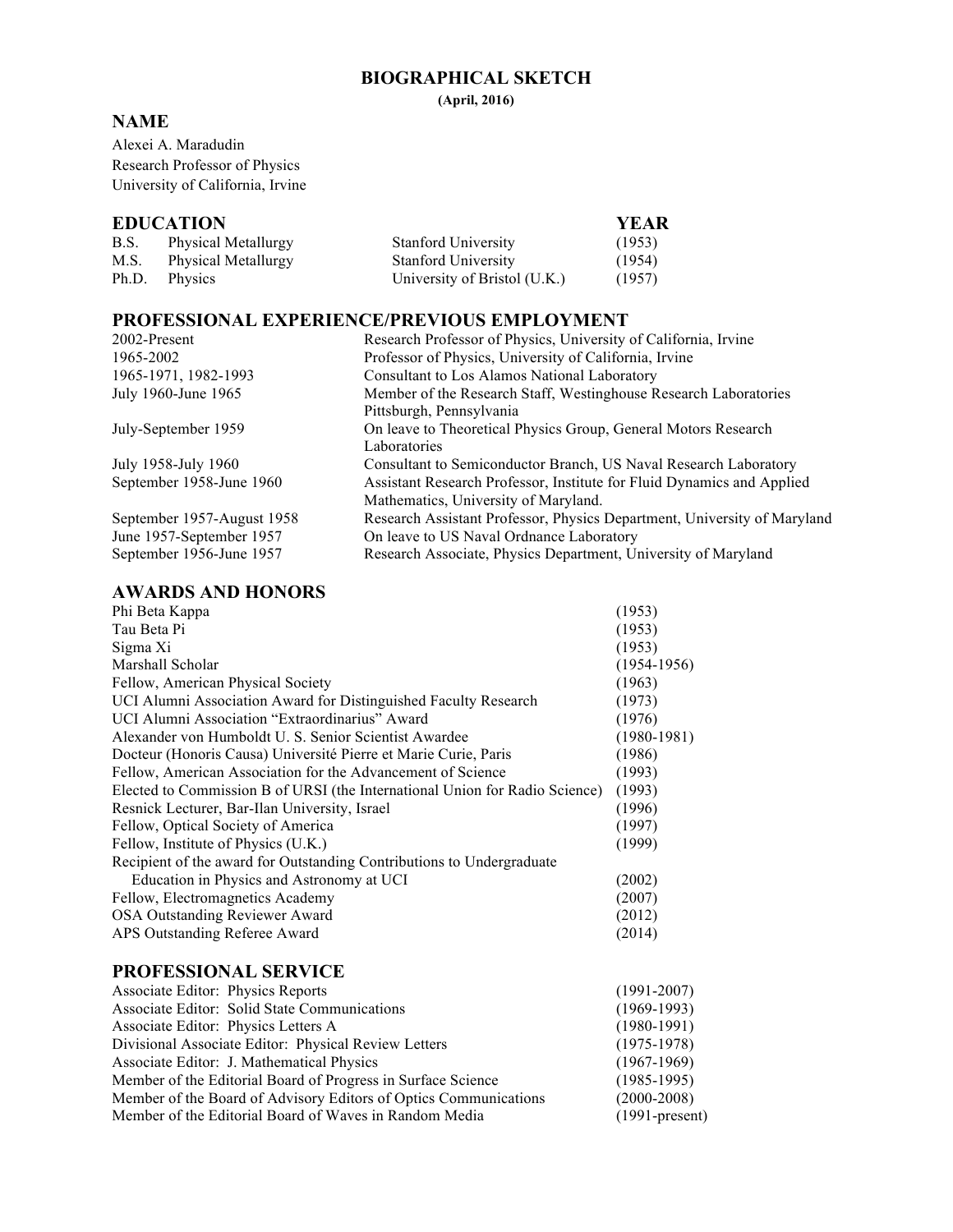| Member of the Editorial Board of Physical Review E                                 | $(2005 - 2008)$ |  |  |  |
|------------------------------------------------------------------------------------|-----------------|--|--|--|
| Member of the Editorial Board of Physical Review A                                 | $(2008 - 2013)$ |  |  |  |
| Member of the Editorial Board of Metamaterials                                     | $(2007 - 2012)$ |  |  |  |
| Co-editor: Modern Problems of Condensed Matter Sciences, vols. 1-35                |                 |  |  |  |
| (North-Holland, Amsterdam)                                                         |                 |  |  |  |
| Co-editor: Dynamical Problems of Solids, vols. 1-7 (North-Holland, Amsterdam)      |                 |  |  |  |
| Chair of the National Research Council Panel that wrote Condensed Matter Physics   |                 |  |  |  |
| (National Academy Press, Washington D.C., 1986), as part of the Brinkman Report on |                 |  |  |  |
| Science in the U.S. in the $1980$ 's and $1990$ 's.                                |                 |  |  |  |
| Member of the NSF Materials Research Advisory Committee (MRAC)                     | $(1984 - 1988)$ |  |  |  |
| Chair of MRAC                                                                      | $(1986 - 1987)$ |  |  |  |
| Chair, California Section of the American Physical Society                         | $(2002 - 2004)$ |  |  |  |
| Organized Workshops on:                                                            |                 |  |  |  |
| Rough Surface Scattering and Related Phenomena, Yountville, CA                     | (1996)          |  |  |  |
| Rough Surface Scattering and Related Phenomena, Yountville, CA                     | (2000)          |  |  |  |
| Variable Coherence, Costa Mesa, CA                                                 | (2004)          |  |  |  |
| Multiple Scattering and Partial Coherence, Costa Mesa, CA                          | (2003)          |  |  |  |
| Aspects of Rough Surface Scattering Phenomena and                                  |                 |  |  |  |
| Related Phenomena, Yountville, CA                                                  | (2006)          |  |  |  |
| Waves in Complex Media, Yountville, CA                                             | (2009)          |  |  |  |

### **DEPARTMENT, CAMPUS, AND UNIVERSITY SERVICE**

| Chair, Department of Physics                                   | $(1968-1971)$   |
|----------------------------------------------------------------|-----------------|
| Acting Dean, School of Physical Sciences                       | (1974)          |
| Dean of Graduate Studies                                       | $(1977-1980)$   |
| Chair of the UCI Academic Senate                               | $(1972 - 1973)$ |
| Vice Chair, Academic Senate of the University of California    | $(1973-1974)$   |
| Chair, Academic Senate of the University of California         | $(1974-1975)$   |
| Director, UCI Institute for Surface and Interface Science      | $(1993-1996)$   |
| Chair, California Coordinating Committee for Nonlinear Science | $(1996 - 2001)$ |

#### **PUBLICATIONS (2005-Present) Publications in Refereed Journals**

- 412. Interference of a Pair of Symmetric Collett-Wolf Beams (with Zu-Han Gu, E. R. Méndez, M. Ciftan, and T. A. Leskova) Opt. Lett., **30**, 1605-1607 (2005).
- 413. Synthetic Spectra from Rough Surface Scattering (with T. A. Leskova) Opt. Lett. **30**, 2784-2786 (2005).
- 414. Transmission of light through a thin metal film with periodically and randomly corrugated surfaces (with B. Baumeier and T. A. Leskova) J. of Optics A **8**, S191-S207 (2006).
- 415. Synthetic spectra from rough surface scattering (with T. A. Leskova and W. Zierau) Waves in Random and Complex Media **16**, 531-544 (2006).
- 416. Control of the coherence of light scattered from a one-dimensional randomly rough surface that acts as a Schell-model source (with R. M. Fitzgerald and T. A. Leskova) J. Lumin. **125**, 147-155 (2007).
- 417. Design and Fabrication of random phase diffusers for extending the depth of focus (with E. E. Garcia-Guerrero, E. R. Méndez, H. M. Escamilla, and T. A. Leskova) Opt. Express **15**, 910-923 (2007).
- 418. Structured Surfaces as Optical Metamaterials (with T. A. Leskova, E. E. Garcia-Guerrero, and E. R. Méndez), Metamaterials **1**, 19-39 (2007).
- 419. Reconstruction of a 1-D Surface from Inverse Transmission (with A. Wang, T. A. Leskova, and Z.-H. Gu) J. Opt. Soc. Am. A**25**, 1722-1727 (2008).
- 420. Geometrical optics of dispersive media with turning points (with F. G. Bass and V. Freilikher) Waves in Random and Complex Media **18**, 541-549 (2008).
- 421. Surface Electromagnetic Waves on Two-dimensional Rough Perfectly Conducting Surfaces (with T.A. Leskova and I. Simonsen) Revista Mexicana de Fisica S **54**, 54-65 (2008).
- 422. Experimental and Theoretical Studies of Specular and Diffuse Scattering of Light from Randomly Rough Metal Surfaces (with A. G. Navarette Alcala, E. I. Chaikina, E. R. Méndez, and T. A. Leskova) Waves in Random and Complex Media **19**, 600-636 (2009).
- 423. The Talbot Effect for a Surface Plasmon Polariton (with T.A. Leskova) New J. Phys **II**, 033004 (1-9) (2009).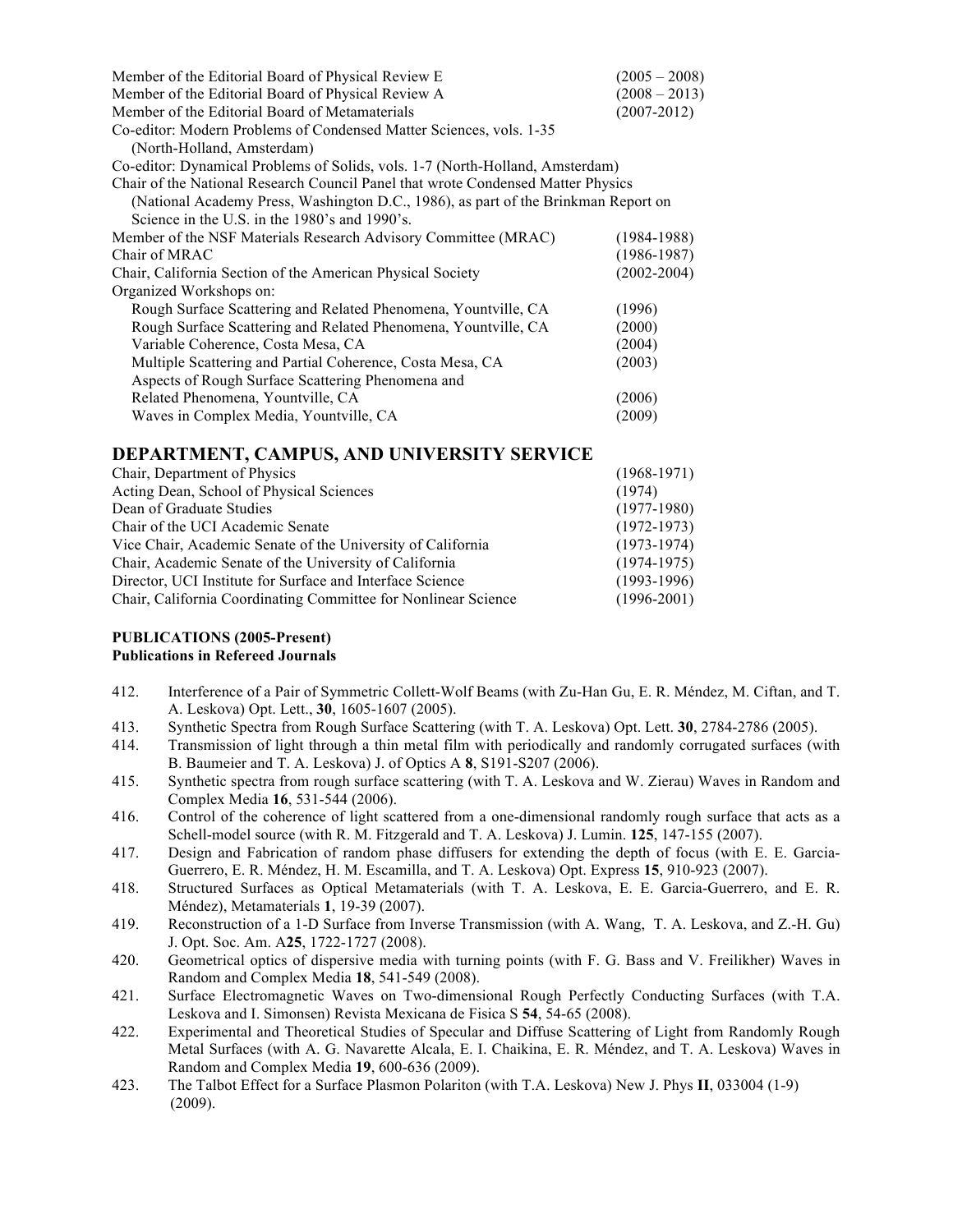- 424. Optical Spectrum and Electromagenetic-Field Distribution at Double-Groove metallic surface gratings (with L.D. Wellems, D. Huang, and T.A. Leskova), J. Appl. Phys **106**, 053705 (1-8) (2009).
- 425. Cloaking from Surface Plasmon Polaritons by a Circular Array of Point Scatterers (with B. Baumeier and T.A. Leskova), Phys. Rev. Lett. **103**, 246803 (1-4) (2009).
- 426. The Scattering of Electromagnetic Waves from Two-Dimensional Randomly Rough Perfectly Conducting Surfaces: The Full Angular Intensity Distribution (with I. Simonsen and T.A. Leskova), Phys. Rev. A **81**, 013806 (1-13) (2010).
- 427. Transformation of Surface Plasmon Polaritons by Surface Structures (with T.A. Leskova), Physica B **405**, 2972-2977 (2010).
- 428. Interference of a Pair of Symmetric partially Coherent Beams (with E.E. Garcia-Guerrero, E.R. Mendez, Zu-Han Gu and T.A. Leskova), Opt. Express **18**, 4816-4828 (2010).
- 429. Scattering of Electromagnetic Waves from Two-dimensional Randomly Rough Penetrable Surfaces (with I. Simonsen and T.A. Leskova) Phys. Rev. Lett. **104**, 223904 (1-4)(2010).
- 430. Negative Refraction of a Surface Plasmon Polariton (with T.A. Leskova), Metamaterials **4**, 214-224 (2010).
- 431. The Scattering of Surface Plasmon polaritons by Nanoscale Surface Defects (with T.A. Leskova, E.E. García-Guerrero, E.R. Méndez), Fiz. Nizk. Temperatur **36**, 1022-1029 (2010).
- 432. Rainbow Trapping of Guided Waves (with J. Polanco, R.M. Fitzgerald, and T.A. Leskova), Fiz. Nizk. Temperatur **37**, 1173-1180 (2011).
- 433. Light scattering from anisotropic, randomly rough, perfectly conducting surfaces (with I. Simonsen, J.B. Kryvi, and T.A. Leskova), Comput. Phys. Commun. **182**, 1904-1907 (2011).
- 434. Scattering of surface-plasmon polaritons by a localized dielectric surface defect studied using an effective boundary condition (with B. Baumeier, F. Huerkamp, and T.A. Leskova), Phys. Rev. A **84**, 013810(1-8) (2011).
- 435. The Goos-Hänchen effect for surface plasmon polaritons (with F. Huerkamp, T.A. Leskova, and B. Baumeier), Opt. Express **9**, 15483-15489 (2011).
- 436. Satellite peaks in the scattering of light from the two-dimensional randomly rough surface of a dielectric film on a planar metal surface, (with T. Nordam, P.A. Letnes, and I. Simonsen) Opt. Express **20**, 11336- 11350 (2012).
- 437. Propagation of s-polarized surface polaritons circumferentially around a locally cylindrical surface (with J. Polanco and R.M. Fitzgerald), Phys. Lett. A **376**, 1573-1575 (2012).
- 438. Calculation of the Mueller matrix for scattering of light from two-dimensional rough surfaces (with P.A. Letnes, T. Nordam, and I. Simonsen), Phys. Rev. A **86**, 031803 (1-5) (R) (2012).
- 439. Design of matched absorbing layers for surface plasmon-polaritons (with S. de la Cruz and E.R. Méndez), Advances in Optoelectronics, Volume 2012, Article ID 598213, 7 pages.
- 440. Asymmetric transmission of surface plasmon polaritons (with V. Kuzmiak) Phys. Rev. A **86**, 043805 (1-4) (2012).
- 441. Dispersion and damping of a surface plasmon polariton on a one-dimensional randomly rough metal surface (with S. Chakrabarti), Waves in Random and Complex Media **23**, 128-142 (2013).
- 442. Scattering of surface plasmon polartons by one-dimensional surface defects (with J. Polanco and R.M. Fitzgerald) Phys. Rev. B **87**, 155417(1-15) (2013).
- 443. Scattering of a surface plasmon polariton by a localized dielectric surface defect (with R.E. Arias) Opt. Express **21**, 9734-9756 (2013).
- 444. S-polarized guided electromagnetic waves at a planar interface between vacuum and a graded-index dielectric (with R.M. Fitzgerald, J. Polanco, and A.B. Shvartsburg) Waves in Random and Complex Media **23**, 169-182 (2013).
- 445. Reconstruction of the surface height autocorrelation function of a randomly rough dielectric surface from incoherent light scattering (with S. Chakrabarti and E.R. Méndez), Phys. Rev. A **88**, 013812 (1-6)(2013).
- 446. Dynamic and static control of the optical phase of guided p-polarized light for near-field focusing at large angles of incidence (with D. Huang, M.M. Easter, LD. Wellems, H. Mozer, G. Gumbs, and D.A. Cardimona), J. Appl. Phys. **114**, 033106(1-12)(2013).
- 447. Propagation of p-polarized surface plasmon polaritons circumferentially around a locally cyclindrical surface (with J. Polanco and R.M. Fitzgerald), Opt. Commun. **316**, 120-126 (2013).
- 448. A surface plasmon polariton Wannier-Stark ladder (with V. Kuzmiak and E.R. Méndez) Opt. Lett. **39**, 1613-1616 (2014).
- 449. Numerical solutions of the Rayleigh equations for the scattering of light from a two-dimensional randomly rough perfectly conducting surface (with T. Nordam, P.A. Letnes, and I. Simonsen) J. Opt. Soc. Am. A **31**, 1126-1134 (2014).
- 450. Resonant scattering of surface plasmon polaritons by dressed quantum dots (with D. Huang, M. Easter, G. Gumbs, S.-Y. Lin, D. Cardimona, and X. Zhang) Appl. Phys. Lett. **104**, 251103 (1-5) (2014).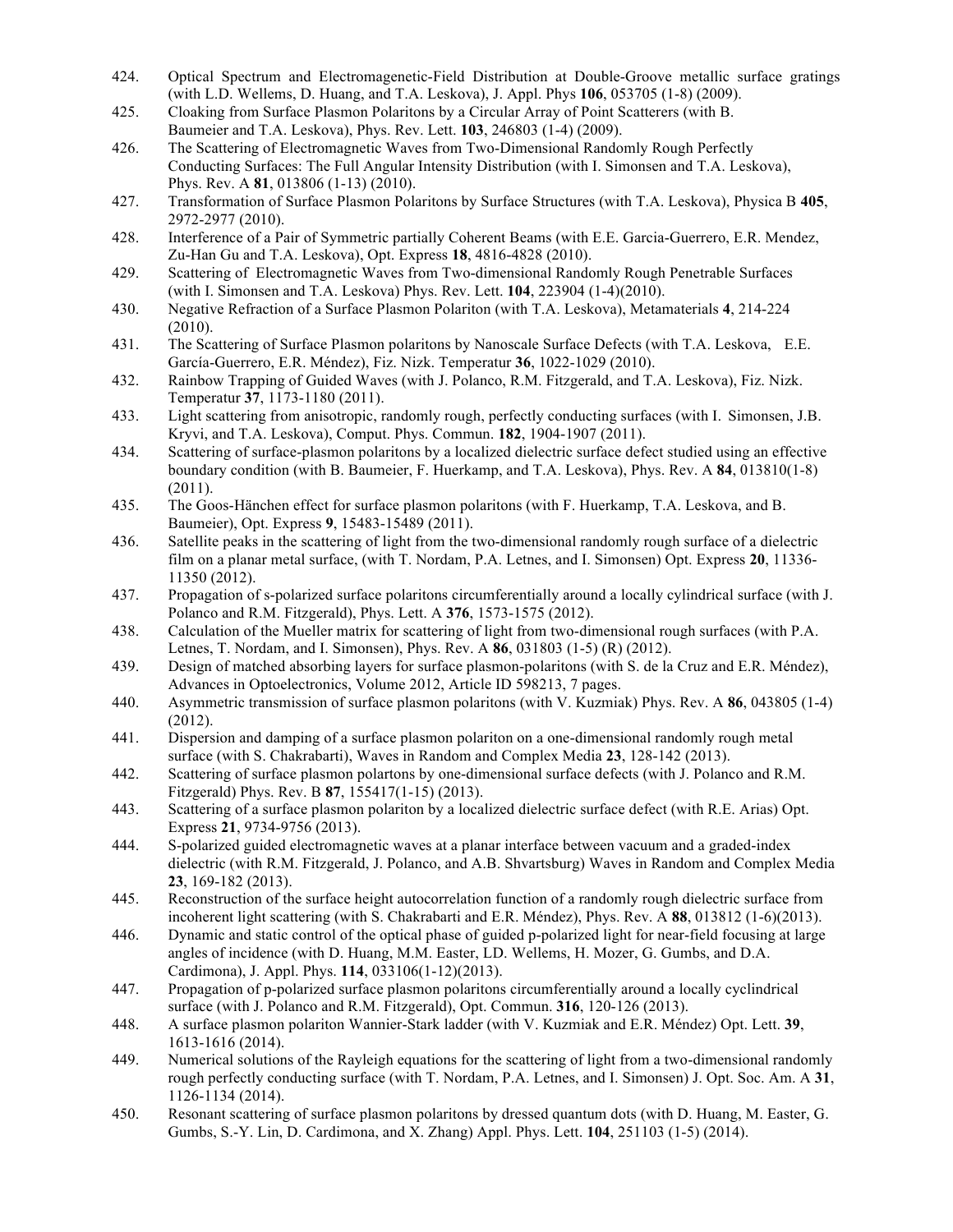- 451. Controlling quantum-dot light absorption and emission by a surface plasmon field (with D. Huang, M. Easter, G.A. Gumbs, S. Lin, D. Cardimona, and X. Zhang) Opt. Express **22**, 27576-27605 (2014).
- 452. Scattering of an obliquely incident surface plasmon polariton from sub-micron metal grooves and ridges (with J. Polanco and R.M. Fitzgerald), Plasmonics **10**, 1173-1183 (2015).
- 453. Asymmetric propagation of surface plasmon polaritons on a planar grating, (with V. Kuzmiak) Phys. Rev. A 92, 053813(1-9)(2015).
- 454. Rayleigh and Wood anomalies in the diffraction of light from a perfectly conducting grating (with I. Simonsen, J. Polanco, and R.M. Fitzgerald) J. of Optics **18**, 024004(1-10)(2016).
- 455. Rayleigh and Wood anomalies in the diffraction of acoustic waves from the periodically corrugated surface of an elastic medium (with I. Simonsen) Low Temp. Phys. (to appear).
- 456. Leaky surface electromagnetic waves on a high-index dielectric grating (with I. Simonsen, and W. Zierau) Opt. Lett. (to appear).
- 457. Determination of the normalized surface height autocorrelation function of a two-dimensional randomly rough dielectric surface by the inversion of light scattering data (with I. Simonsen, Ø.S. Hetland, and J. B. Kryvi), Phys. Rev. A (to appear).
- 458. Numerical studies of the scattering of light from a two-dimensional randomly rough interface between two dielectric media (with Ø.S. Hetland, T. Nordam, and I. Simonsen), Phys. Rev. A (to appear).
- 459. Experimental and numerical studies of the scattering of light from a two-dimensional randomly rough interface in the presence of total internal reflection: Optical Yoneda peaks (with A.K. Gonzalez-Alcalde, J.- P. Banon, Ø.S. Hetland, E.R. Méndez, T. Nordam, and I. Simonsen), Phys. Rev. Lett. (submitted).

## **PUBLICATIONS IN CONFERENCE PROCEEDINGS**

- 150. Transmission of Light through a Metal Film with Two Corrugated Surfaces (with R. M. Fitzgerald and T. A. Leskova), SPIE **5878**, 58780Z-1-58780Z-14 (2005).
- 151. Pseudo-nondiffraction from the Interference of a Pair of Symmetric Collett-Wolf Beams (with Zu-Han Gu, E. R. Méndez, M. Ciftan, and T. A. Leskova), SPIE **5878**, 587810-1 - 587810-7 (2005).
- 152. Control of the coherence of light scattered from a one-dimensional randomly rough surface that acts as a Schell-model source (with T. A. Leskova and E. R. Méndez) in 23rd Annual Review of Progress in Applied Computational Electromagnetics (ACES, University, MS, 2007) pp. 1902-1908.
- 153. Replacement of ensemble averaging by the use of a broadband source in scattering from randomly rough surfaces (with T. A. Leskova and E. R. Méndez) in 23rd Annual Review of Progress in Applied Computational Electromagnetics (ACES. University, MS, 2007), pp. 1915-1919.
- 154. A structure that more than doubles the intensity of an enhanced backscattering peak (with T. A. Leskova, E. R. Méndez, and Zu-Han Gu) SPIE 6672, 66720G-1-5 (2007).
- 155. Generation of partially coherent light in rough surface scattering and suppression of the speckle it produces (with T. A. Leskova, E. R. Méndez, A. Wang, and Zu-Han Gu) SPIE 66720I-1-15 (2007).
- 156. Structured Surfaces as Optical Metamaterials (with T.A. Leskova and E. R. Méndez) Proceedings of Metamaterials 2007, eds. F. Bilotti and L. Vegni (University "Roma Tre", Roma, Italy, 2007), pp. 649-652.
- 157. The Design of Random Surfaces that Produce Nonstandard Refraction of Light (with T.A. Leskova and I. Simonsen) SPIE **7065**, 706506 (1-15) (2008).
- 158. Reduced Rayleigh Equations in the Scattering of s-Polarized Light from, and its Transmission Through, a Film with Two One-dimensional Rough Surfaces (with T.A. Leskova) SPIE **7065**, 706505 (1-12) (2008).
- 159. Reduced Rayleigh Equations for the Scattering of s-Polarized Light from and its Transmission Through a Film with Two One-dimensional Rough Surfaces (with T.A. Leskova), www.URSI.org/Proceedings/ProcGA08.
- 160. The Scattering of Electromagnetic Waves from Two-Dimensional Randomly Rough Perfectly Conducting Surfaces (with I. Simonsen and T. A. Leskova) in 25th Annual Review of Progress in Applied Computational Electromagnetics (ACES, University, MS, 2009), pp. 1915-1919.
- 161. Surface Plasmon Polariton Analogues of Volume Electromagnetic Wave Effects (with F. Huerkamp and T. A. Leskova) SPIE **7467**, 7467OH (1-10) (2009).
- 162. Transformations of Surface Plasmon Polaritons by Surface Structures (with T.A. Leskova) Physica B: Condensed Matter, **405**, 2972-2977 (2010).
- 163. A Kirchhoff Approximation for Surface Plasmon Polaritons, (with T.A. Leskova) SPIE **7792**, 77920S  $(1-6)$   $(2010)$ .
- 164. Wavelength-tunable Focal Length of a Nanopatterned Metallic Planar Lens with Strong Focusing Capability, (with L.D. Wellems, D. Huang and T.A. Leskova) SPIE **7792**, 77920S (1-6) (2010).